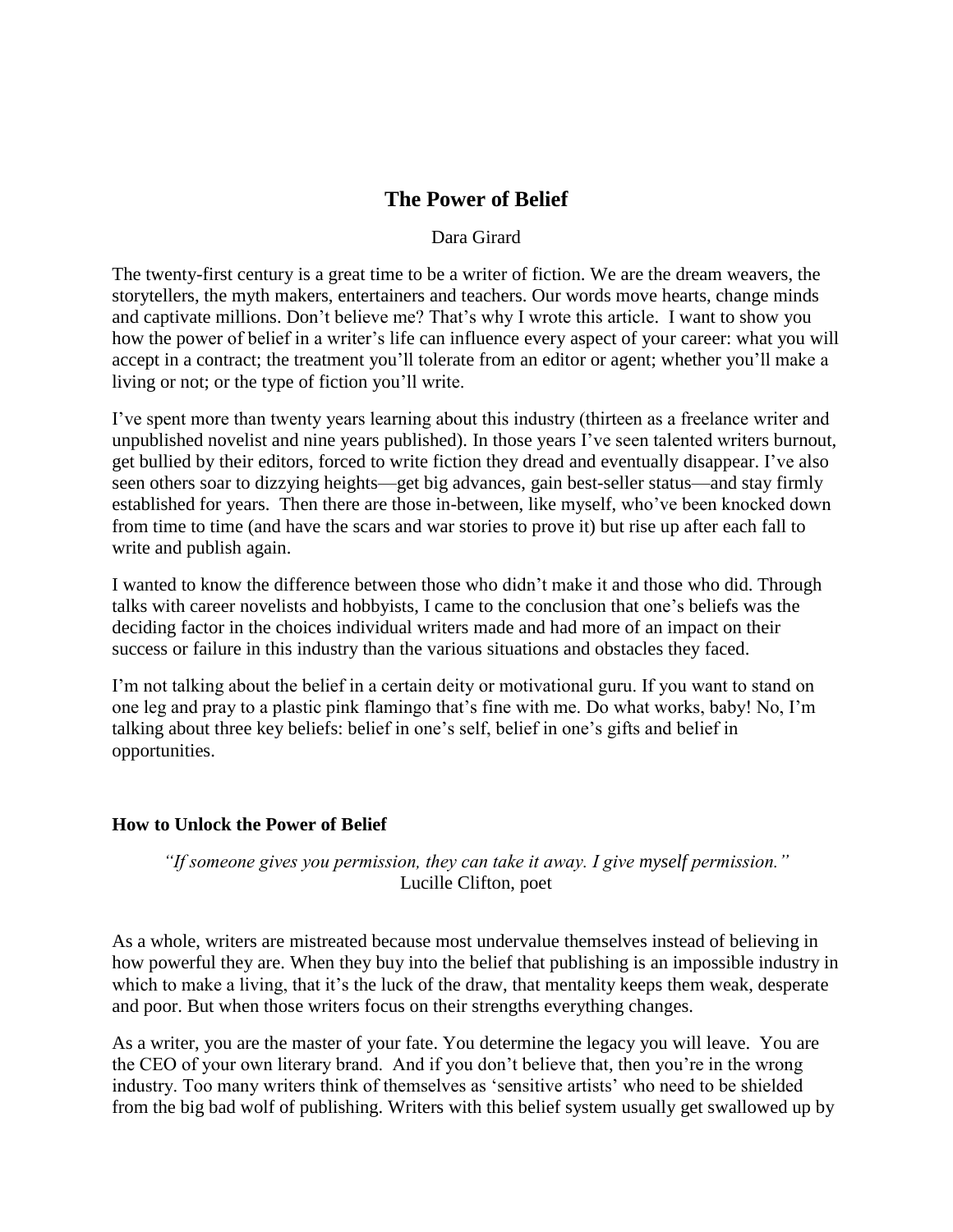bad contracts, scam agents and publishers, bad book doctors and a host of other disasters lurking to trap naïve authors who "just want to write." Being knowledgeable about the business side of publishing is just as crucial as learning the craft.

This self-limiting belief is what separates writers who make a living from those who don"t. Successful writing careers are built by writers who take the time to learn: what their royalty statement means, what different contract clauses stand for, what rights they"re signing away (and what they'll keep), and the value of their copyright. You don't have to handle all this alone, assembled a team of advisors. Get a CPA to handle your accounting; a business advisor who understands the pros and cons of incorporating or starting an LLC; a marketing specialist to help with branding; a trustworthy agent and/or literary lawyer to negotiate and interpret your contracts. You need to understand that you"re a capable individual running an international business. You won't know everything at first and you'll make mistakes, that's okay. But there's no excuse not to learn. The fact that you"re part of an amazing organization like RWA says that you"re taking this industry seriously. And that"s great because if you don"t set up your writing business to make money off of your intellectual property (your stories), someone else will.

**Never** buy into the belief that you"re just a lowly writer. A fundamental belief in yourself and what you can accomplish (i.e. control) versus what you can't is the foundation of a writer's career. For example, you can write any story you want at whatever pace you want. However, if you want your novel published by Random House in hardcover or to win awards and be lauded by your peers that's out of your control, no matter how much you may want it to happen. Here are examples of things you, as a writer, **cannot** control:

- *Your agent promised to send your book out but has been sitting on it for eight months*
- *The publishing house that accepted your manuscript files for bankruptcy and goes out of business*
- *You keep getting rejections on a book you"re passionate about*
- *Your manuscript gets an extremely low score on a recent contest entry*
- *Your publisher decides not to renew your contract*
- *Your editor leaves and your new editor hates everything you write*

 $\bullet$ 

I could go on and on, but you get the gist. Focusing on what you cannot control is a frustrating activity. You need to focus on unlocking your power. You have the power to:

- *Say "No" to bad contracts (no matter how desperate you are to sign one)*
- *Attend workshops*
- *Develop a marketing plan*
- *Collaborate with other authors*
- *Enter contests*
- *Create a short story or novella and post episodes on a blog*
- *Volunteer in your organization to find out more about the publishing business*
- *Read.*
- *Learn what criticism to listen to and which ones to ignore*
- *Submit your work to editors*
- *Write— novels, essays, articles, blogs, plays, short stories, scripts, poems*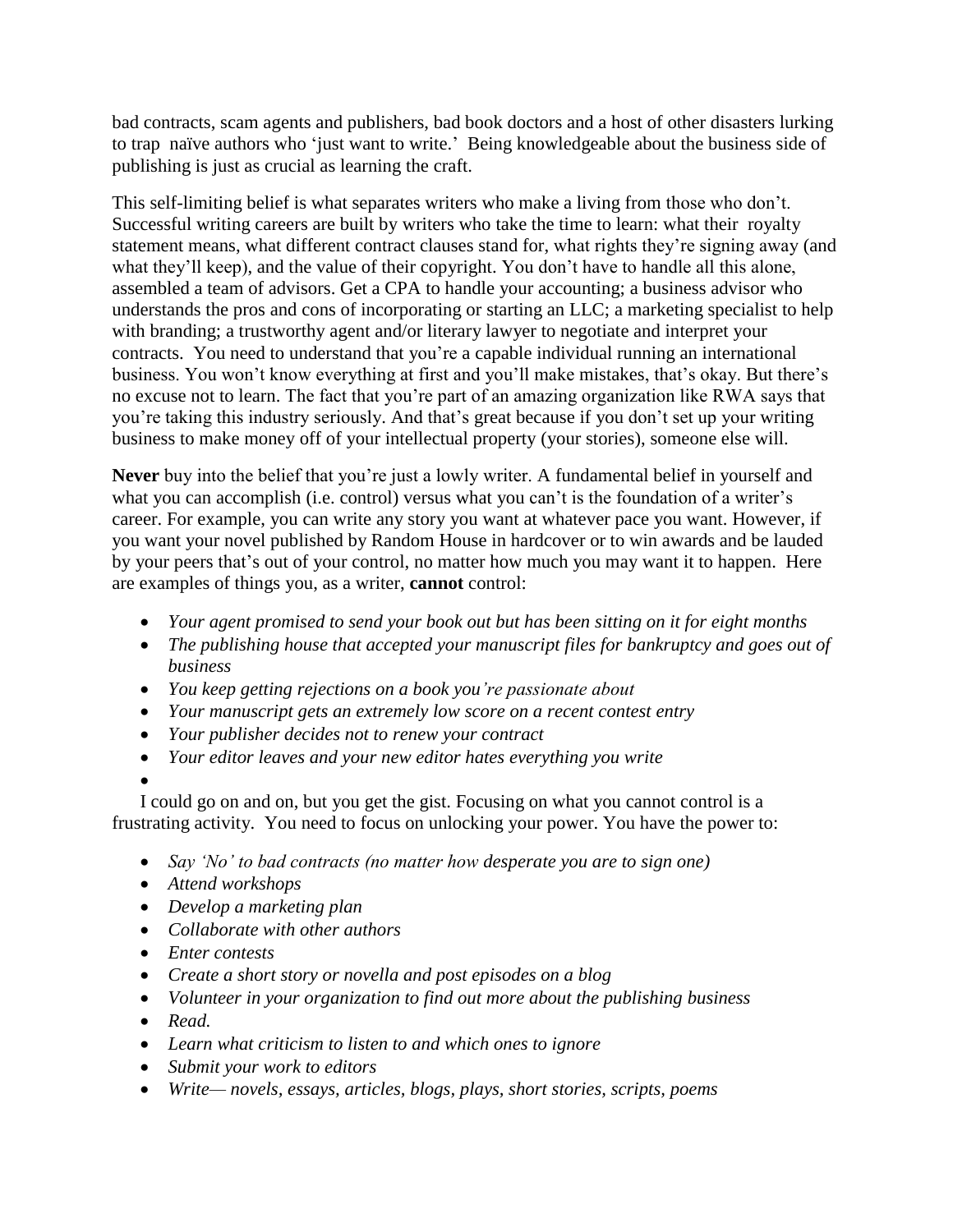*Research different avenues towards publications like--Micro Press, Small Press, the Big Six, E-book, Print on Demand, Co-Op Publishing, Self-Publishing*

## **How Belief is Essential to One's Power as a Storyteller**

Anyone can tell a story right? If you believe that statement I"d like to tell you about my Nigerian uncle who"s worth ten million dollars and just needs your name and bank account to transfer money out of the country. Please send the info to my email address.

But I digress…

Storytellers are a special breed. Establishing an unwavering belief in your gift as a storyteller will unlock the power of your voice. Your voice will separate you from other writers more than a marketing plan, a great promotional push or blog tour. It will give you staying power. With staying power, you will be able to survive a bad cover, bad sales, bad reviews, bad luck, bad decisions, bad anything. With the right belief in your voice as a storyteller, you can reemerge after years of no sales, with a new name and a new career. Or bounce back from being dropped by your publisher like veteran author Laura Resnick (*Unsympathetic Magic*) did with her *Esther Diamond* urban fantasy series. Her belief in her storytelling ability propelled her through fifteen years of believing in a series idea when others didn"t.

"No agent would touch it," she said. And various publishers rejected it. When she finally did get a publisher, they printed the book poorly—bad cover, bad month…you know the drill--and the book tanked. As a result her publisher cancelled the series. But Laura didn"t stop there. She got her rights back and sent her work to another publisher, DAW Books, and now has a successful series (three novels and two more in the works) writing stories she wants to (and feels led to) write.

If you don"t believe in your gift, you might make career plans out of fear instead of faith and that can be detrimental. "I don"t think we do ourselves any favors by buying into the idea that there are a gazillion writers who can take our places," *New York Times* best-selling author Madeline Hunter (*Dangerous in Diamonds*) said. "That is the same as saying every [published author] has a career based not on quality of writing and superior story-telling, but on some fluke of fate. If a writer believes she can be replaced easily by writers waiting in the wings and has nothing special to offer compared to them, I think it affects her relationship with publishers and editors, and not to the author"s advantage. I think editors can sniff our confidence (or lack of confidence) in our talent."

She's right. Some writers stay with publishers, who aren't growing their careers because they don"t think they have any other options. Others stay with abusive agents who belittle them instead of querying others. This kind of belief is like staying in a relationship with a toothless man who farts for fun just because you think that"s the best you can get. *New York Times* bestselling author Jayne Ann Krentz (*Quicksilver* w/a Amanda Quick,) has kept her storytelling gift intact through different pen names and career setbacks. "When I need inspiration I find myself returning again and again to the archetypes, conflicts and themes that have compelled me from the start of my career. Whatever power I have as a writer is drawn from those elements," she said.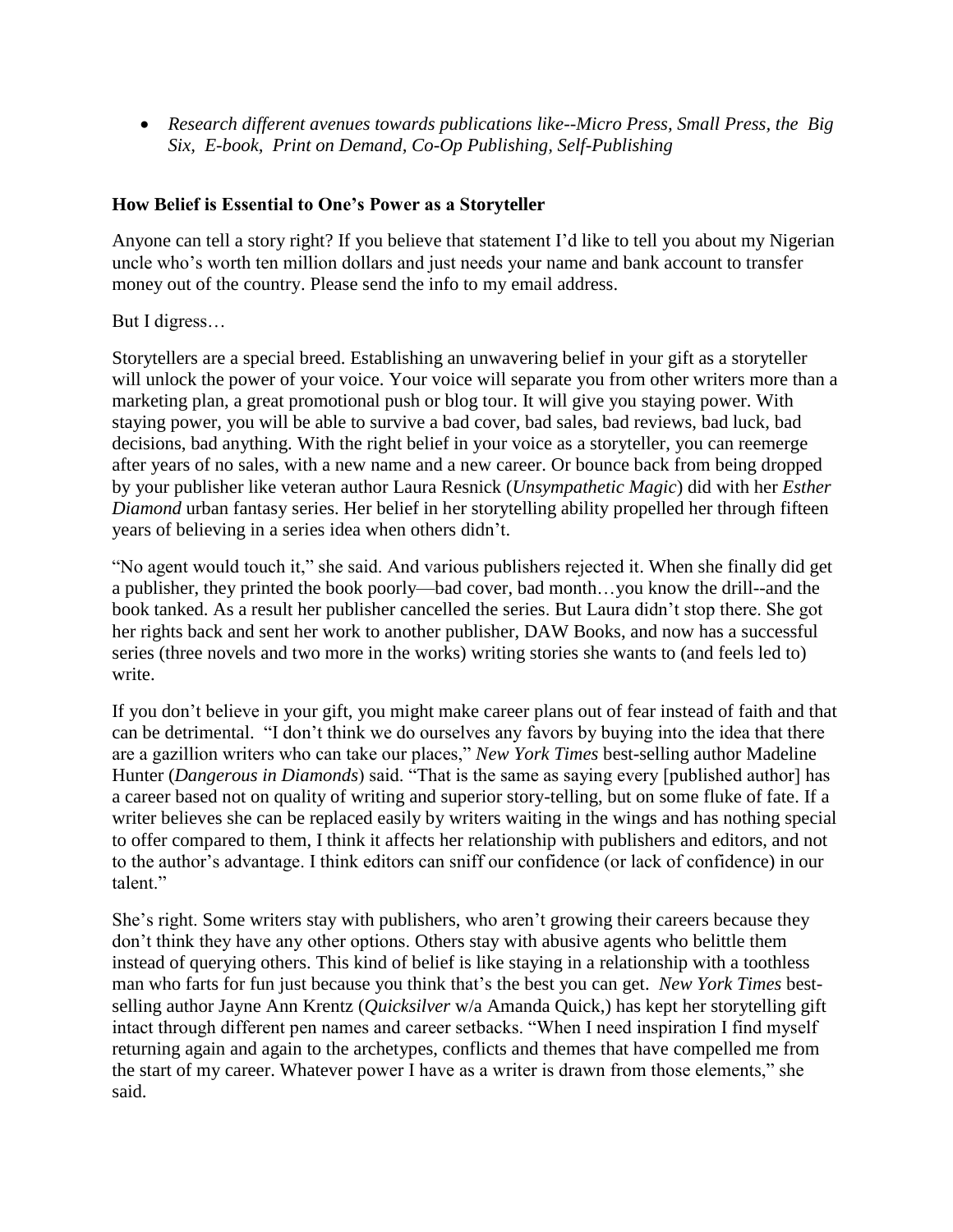You need to know and believe that your passion to tell stories isn"t a mistake. You were meant to honor your gift by telling thrilling and compelling stories in your voice.

## **How One's Belief can Expand Opportunities**

If you believe that you can have a fun, fulfilling life as a writer (whether full-time, part-time or as a hobby), you will. If you don"t, and choose to believe that only a lucky few succeed, that publishers are big bullies, and that most editors/ agents are heartless crooks, then you won"t. Successful writing careers don"t happen by luck, they happen by strategy. Learn from the masters about how they"ve sustained long careers. Discover how they utilize their copyrights, set up their businesses, and develop their work. You can do wonders with the right team and support. Believe you can have a great writing life and doors of opportunity will fly open. You don"t see what you"re not looking for.

When you begin to believe in opportunities you'll realize you're not in a race or a contest. You'll see collaborators instead of competitors and know that no one needs to fail so that you can succeed. Your business is to create a legacy (or for a more business like term "inventory") of publishable fiction that you can sell. If one book doesn"t do well, it won"t matter because you"ll be too busy working on the next one. Even classic authors like Charles Dickens and Jane Austen had flops, but because they kept writing we remember them for their enduring stories.

#### **Belief and the Writer**

# *"Doubt whom you will, but never yourself."* Christian N Bovee

With the right belief system in place you'll know that you're smart enough to understand the writing business. Be open to suggestions, but not dictations. You deserve respect not indignity. You have your own vision and need to work with people who have the same vision. You can be a 'sensitive artist' in the privacy of your home, but in the real world you're an entrepreneurial writer with stories to tell (and sell)!

You are powerful:

**Only you** can keep yourself from writing.

**Only you** can keep yourself from sending your work out.

**Only you** can keep yourself from taking risks.

**Only you** can keep yourself ignorant of the publishing business.

**Only you** can keep yourself from following your inner voice.

**Only you** can keep yourself from rising up when you've been knocked down.

**Only you** can keep yourself from moving towards your goals and aspirations.